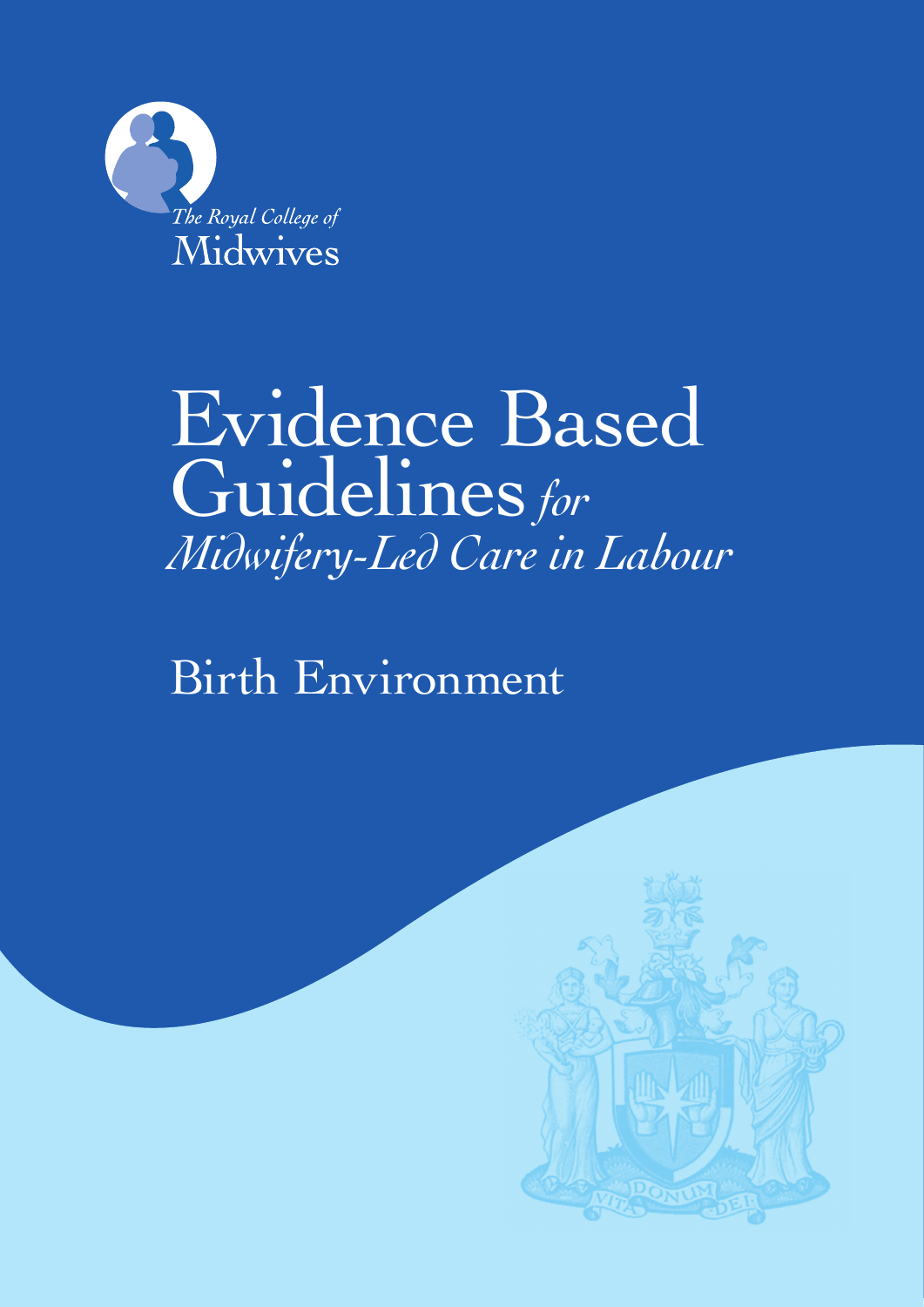## *Practice Points*

Ensure that pregnant women receive high quality care throughout their pregnancy, have a normal childbirth wherever possible, are involved in decisions about what is best for them and their babies, and have choices about how and where they give birth (DH 2004).

Respect for a woman's wishes and her involvement in decision making is essential to her care in pregnancy and labour (NICE 2007; DH 2004). The birth plan should be discussed in full with the midwife looking after the woman in labour.

Hospital is an alienating environment for most women, in which institutionalised routines and lack of privacy can contribute to feelings of loss of control and disempowerment (Lock and Gibb 2003; Steele 1995). The studies by Green et al. (1990) and Simkin (1992) found that control, or lack of it, was important to the women's experience of labour and their subsequent emotional well-being.

Trials have demonstrated the benefits to women of having a low-risk, midwife-led area as an alternative to the conventional labour ward (Birthplace in England Collaborative Group 2011; Hodnett et al. 2010; Hatem et al. 2008; Byrne et al. 2000; Hodnett 2000; Waldenstrom 1997; Hundley et al. 1994; McVicar et al. 1993).

The non-labour ward or radically modified environment is associated with lower rates of analgesia, augmentation and operative delivery, as well as greater satisfaction with care and positive effect on care givers (Birthplace in England Collaborative Group 2011; Hodnett et al. 2010; Hodnett et al. 2009).

Midwives should be aware of the influence the physical environment has on their practice (Hodnett et al. 2010).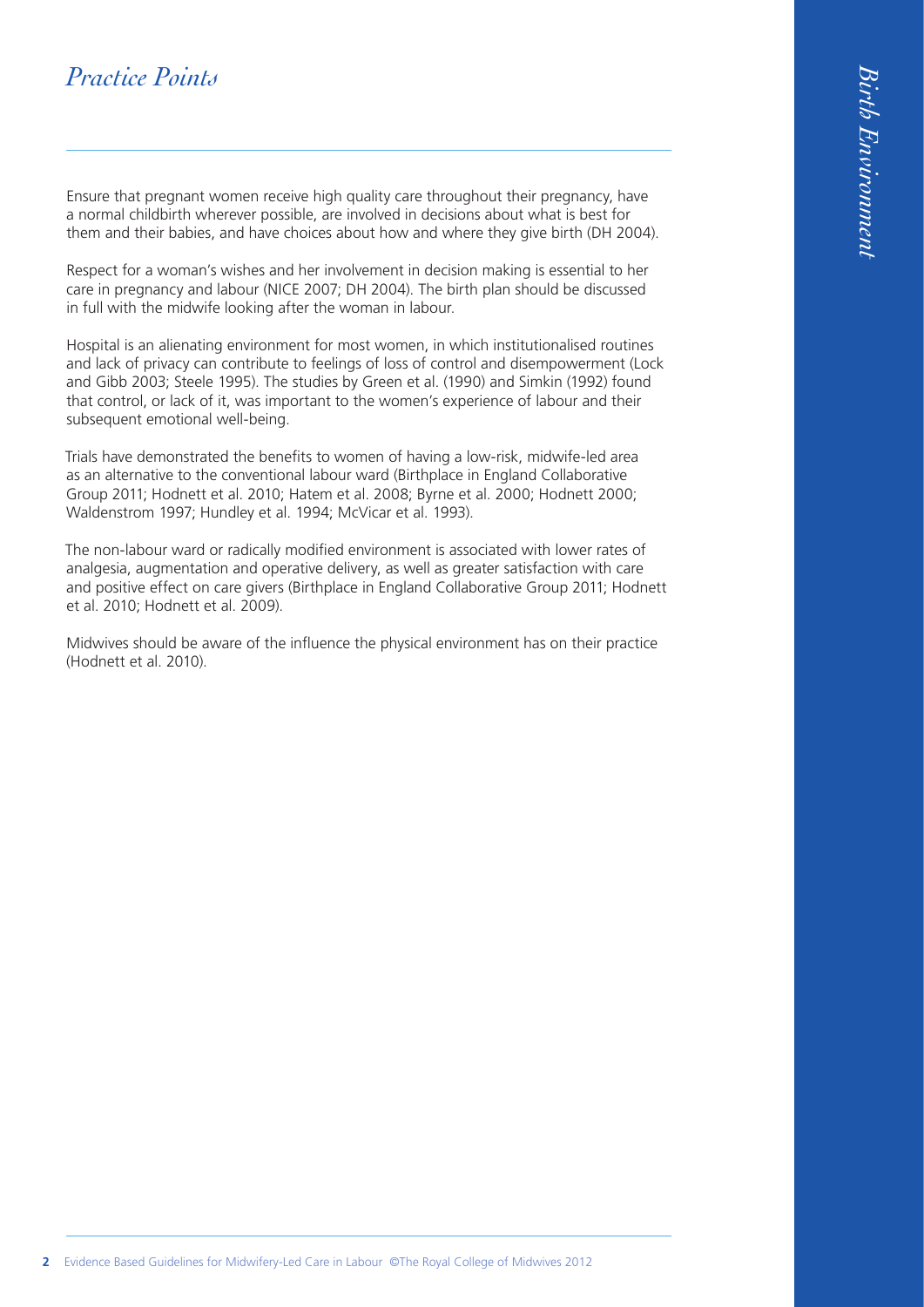# *Birth Environment*

The environment in which a woman labours can have a great effect on the amount of fear and anxiety she experiences. Hospital is an alienating environment for most women, in which institutionalised routines and lack of privacy can contribute to feelings of loss of control (Lock and Gibb 2003; Steele 1995). Brown and Lumley (1994) found that the technology and intervention that has now become commonplace on many labour wards was implicated in women's dissatisfaction with labour. Increased anxiety brought on through loss of control can interfere with the normal effective physiology of labour (Steele 1995). The studies by Green et al. (1990) and Simkin (1992) found that control, or lack of it, was important to the women's experience of labour and their subsequent emotional wellbeing. It is not easy to separate the influence of the model of care from the physical environment on the outcomes. Hodnett et al. (2010) discuss the effect that the physical environment can have on practice, within the supportive social model of care. In 2009, Hodnett et al. undertook a pilot study aimed to investigate the impact of the physical environment on women and practitioners by making simple but radical modifications to a hospital labour room, which included the removal of the standard hospital bed and the addition of equipment to promote relaxation, mobility, and calm. The women were then randomly allocated either the modified or typical labour room. Though the pilot was small in numbers, the outcomes indicated that the physical environment modification had a positive effect on women and care providers. The philosophy of mobilisation in active labour was increasingly supported in the modified environment (Hodnett et al. 2009).

RCM (2008) Birth Centre Standards for England Standard 7.6 sets criteria of 'An environment that protects and promotes women's privacy and dignity, respecting their human rights and provides facilities to maintain adequate nutrition and hydration in labour.'

Respect for a woman's wishes, and her involvement in decision-making is essential to her care in pregnancy and labour (DH 2007, DH 2004). National Service framework maternity policy (DH 2004) pledged that service should "ensure that pregnant women receive high quality care throughout their pregnancy, have a normal childbirth wherever possible, are involved in decisions about what is best for them and their babies, and have choices about how and where they give birth" and the choice aspect remains within NHS future plans (DH 2010).

It would appear that women have better physical and emotional labour outcomes when they are involved in the decision making (Hodnett et al. 2010). Green et al.'s study (1990) found that good information was important to a woman's birth experience and also to her subsequent emotional well-being. The decision-making must extend to the woman's choice of companion(s), who should be made to feel welcome in the labour ward.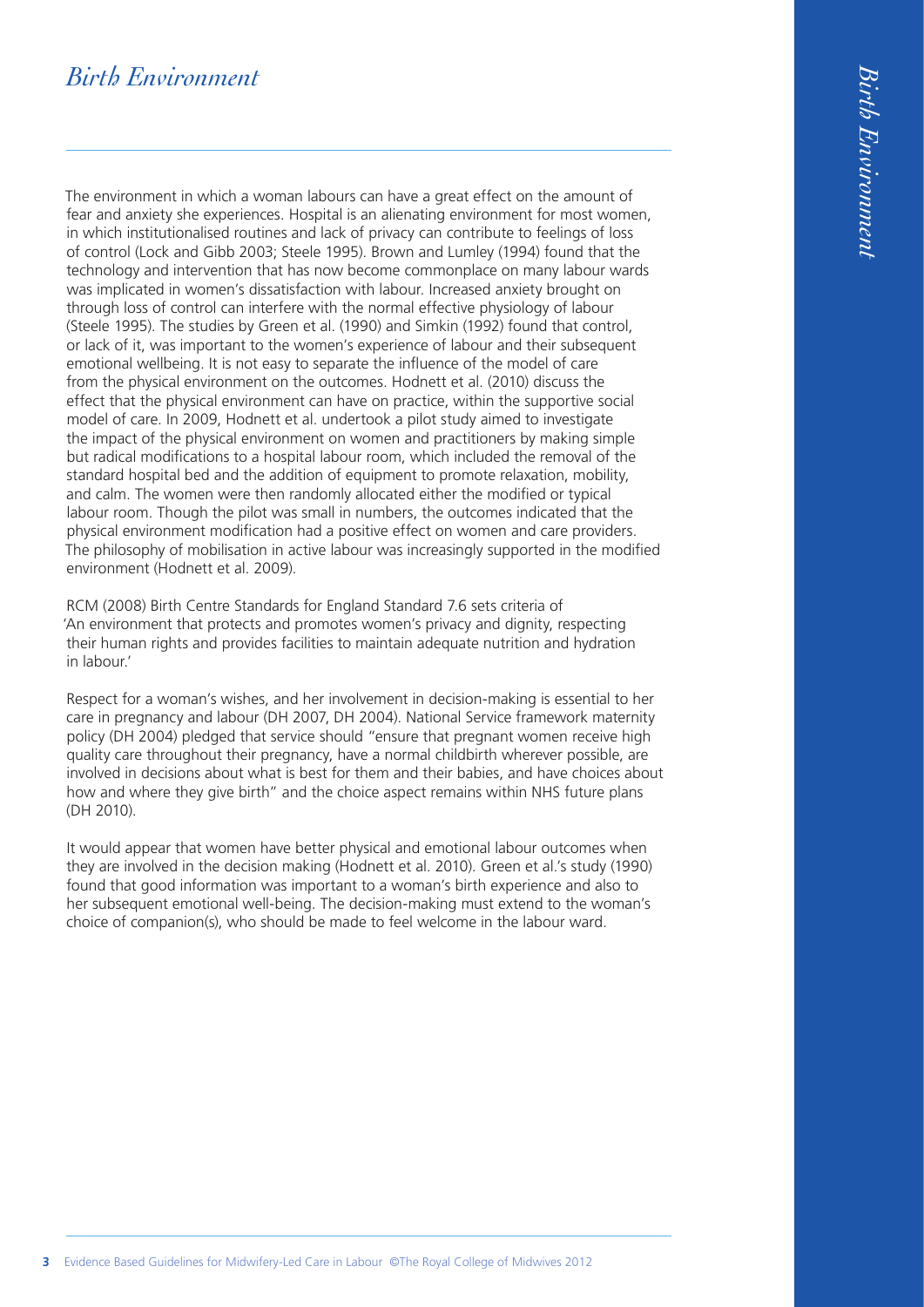Birth planning is a continuous part of antenatal care. This requires a focussed discussion about place of birth, at which 'women should receive clear, unbiased advice and be able to choose where they would like their baby to be born' (DH 2007; DH 2004). The recent Birthplace in England study (Birthplace in England Collaborative Group 2011) looked at safety of births planned in 4 different settings: home, freestanding midwifery units, alongside midwifery units and obstetric units for women with straightforward pregnancies. It found that birth is safe wherever it takes place but there is a small but increased risk of adverse outcome for the neonate for nulliparous women associated with planned home birth. The outcomes for multiparous or in other midwife led birth environments were the same. The study did not look into reasons for this and further exploration into the variation is required. However, this information needs to be included in the discussions with women antenatally. The 'birth talk' and associated birth plan are essential opportunities for women and midwives to share information (NICE 2007). The birth plan should be discussed in full with the midwife looking after the woman in labour. Women often find it difficult to ask questions, so midwives need to encourage them to do so, and to act as advocate for the wishes expressed (Kirkham 1986).

Trials have demonstrated the benefits to women of less intervention and more mobility, in having a low-risk, midwife-led area as an alternative to the conventional labour ward (Birthplace in England Collaborative Group 2011; Hodnett et al. 2010; Hatem et al. 2008; Byrne 2000; Hodnett 2000; Waldenstrom 1997; Hundley et al. 1994; McVicar et al. 1993). The philosophy behind the provision of such units is to provide a 'homely' environment, where women can take more control and labour is managed with minimal intervention (Hodnett et al. 2010; Hundley et al. 1994). It has also been found that women who give birth in low-tech, midwife-led facilities, e.g. home or birth centres, require less pharmacological analgesia (Hodnett et al. 2010; Chamberlain et al. 1997; Skibsted and Lange 1992). Hodnett et al.'s (2010) review found that the alternative birth setting environment is associated with lower rates of analgesia, augmentation and operative delivery, as well as greater satisfaction with care. There was a non-statisticallysignificant trend towards higher perinatal mortality in the home-like setting, and the reviewers conclude that 'an over-emphasis on normality' may lead to delayed recognition of or action regarding complications. Walsh (2004) has challenged this conclusion from his own experience and suggests that midwives who work in this environment are 'astute assessors of normal birth' and highly skilled practitioners, who are active in performing repeated emergency drills. Hodnett et al. (2010) found, in their comparison of alternative and conventional labour and birth environments, that staff working in the 'alternative' settings all shared philosophies and guidelines that valued midwifery-led care. The study was not able to explore the separate influences of the physical environment and models of care such as, for example, continuity of caregiver, but concluded that the impacts of midwifery-led care and the nature of the birth setting are fundamentally interdependent in the chain of cause and effect leading to more positive outcomes.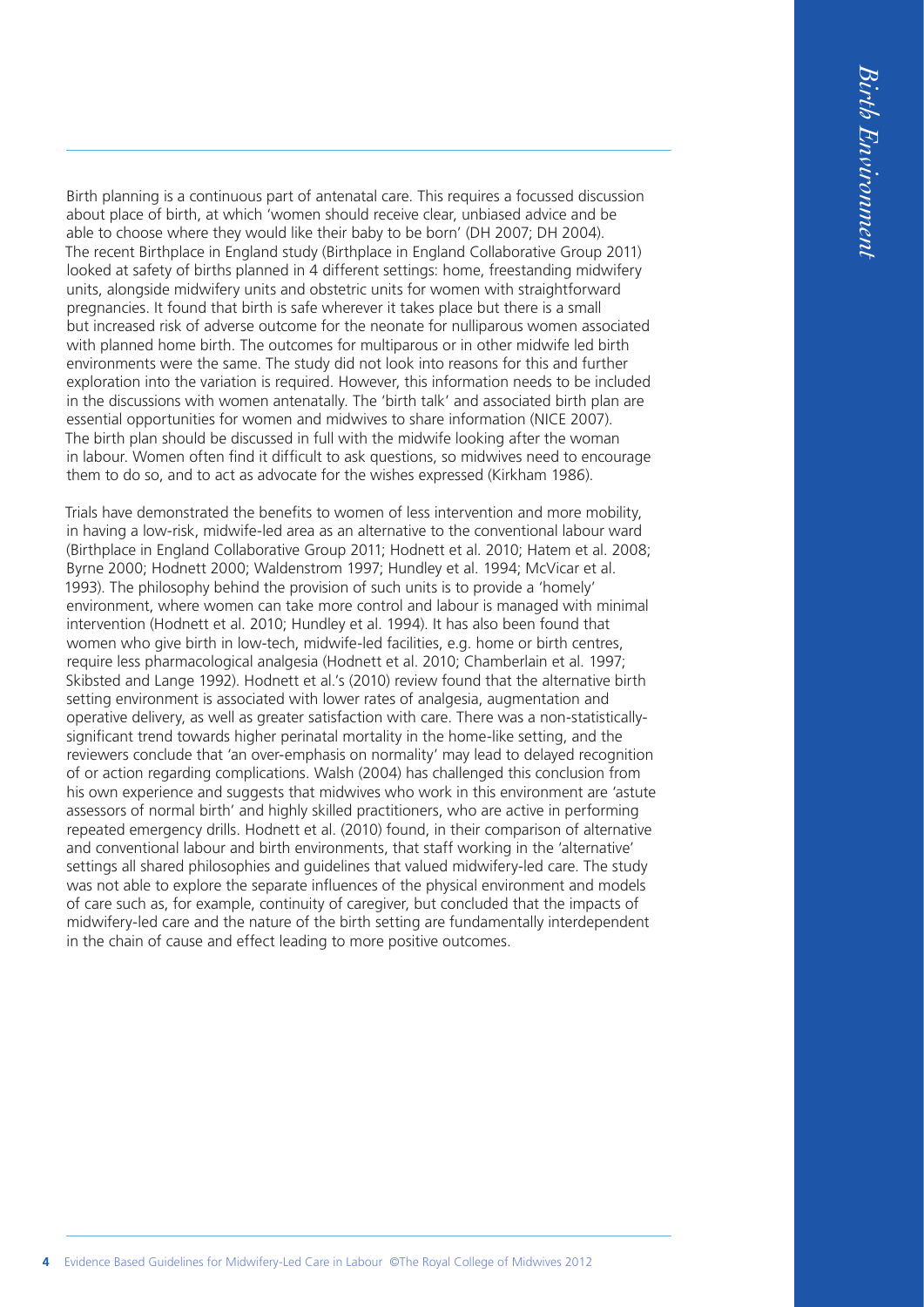## *References*

Brown S, Lumley J (1994) Satisfaction with care in labour and birth: a survey of 790 Australian women. *Birth* **21**(1): 4-13

Birthplace in England Collaborative Group (2011) Perinatal and maternal outcomes by planned place of birth for healthy women with low risk pregnancies: The Birthplace in England national prospective cohort study. *British Medical Journal* **343**: d7400

Byrne J, Crowther C, Moss J (2000) A randomised controlled trial comparing birthing centre care with delivery suite care in Adelaide. *Australia Australian and New Zealand Journal of Obstetrics and Gynaecology* **40**(3): 268-74

Chamberlain G, Wraight A, Crowley P (1997) Homebirths: The Report of the 1994 Confidential Enquiry by the National Birthday Trust Fund. Carnforth, Lancashire: The Parthenon Publishing Group

Department of Health (DH) (2010) Equity and Excellence: Liberating the NHS. London: HMS

Department of Health (2004) National Service Framework for Children, Young People and Maternity Services. London:DH

Green JM, Coupland VA, Kitzinger S (1990) Expectations, experiences and psychological outcomes of childbirth: a prospective study of 825 women. *Birth* **17**(1): 15-24

Hatem M, Sandall J, Devane D et al. (2008) Midwife-led versus other models of care for childbearing women. *Cochrane Database of Systematic Reviews,* Issue 4. Chichester: John Wiley & Sons

Hodnett E, Downe S, Edwards N, et al. (2010) Alternative versus conventional institutional settings for birth. *Cochrane Database of Systematic Reviews*, Issue 9. Chichester: John Wiley & Sons

Hodnett ED, Stremler R, Weston JA, et al. (2009) Re-conceptualizing the hospital labor room: the Place (Pregnant and Laboring in an Ambient Clinical Environment) pilot trial. *Birth* **36**(2):159-66

Hodnett ED, Hatem M, Sandall J, et al. (2008) Continuity of caregivers for care during pregnancy and childbirth. *Cochrane Database of Systematic Reviews,* Issue 4. Chichester: John Wiley & Sons

Hodnett ED (2000) Continuity of caregivers for care during pregnancy and childbirth. *Cochrane Database of Systematic Reviews 2000*, Issue 1. Chichester: John Wiley & Sons

Hundley V, Cruikshank F, Lang G, et al. (1994) Midwife managed delivery unit: a randomised controlled comparison with consultant led care. *British Medical Journal* **309**(6966): 1400-1404

Kirkham MJ (1986) A feminist perspective in midwifery. In Webb C (ed.) Feminist practice in women's health care. Chichester: John Wiley

Lock L, Gibb H. (2003) The Power of Place. *Midwifery* **19**(2): 132-139

McVicar J, Dobbie G, Owen-Johnston L, Jagger C, et al. (1993) Simulated home delivery: a randomised control trial. *British Journal of Obstetrics and Gynaecology* **100**(4): 316-33

National Institute of Clinical Excellence (NICE) (2007) Intrapartum care: management and delivery of care to women in labour. London: NICE

The Royal College of Midwives (RCM) (2008) Standards for birth centres in England: a standards document. London: RCM

Simkin P (1992) Just another day in a woman's life? Part 2 Nature and consistency of women's long-term memories of their first birth experiences. *Birth* **19**(2): 64-81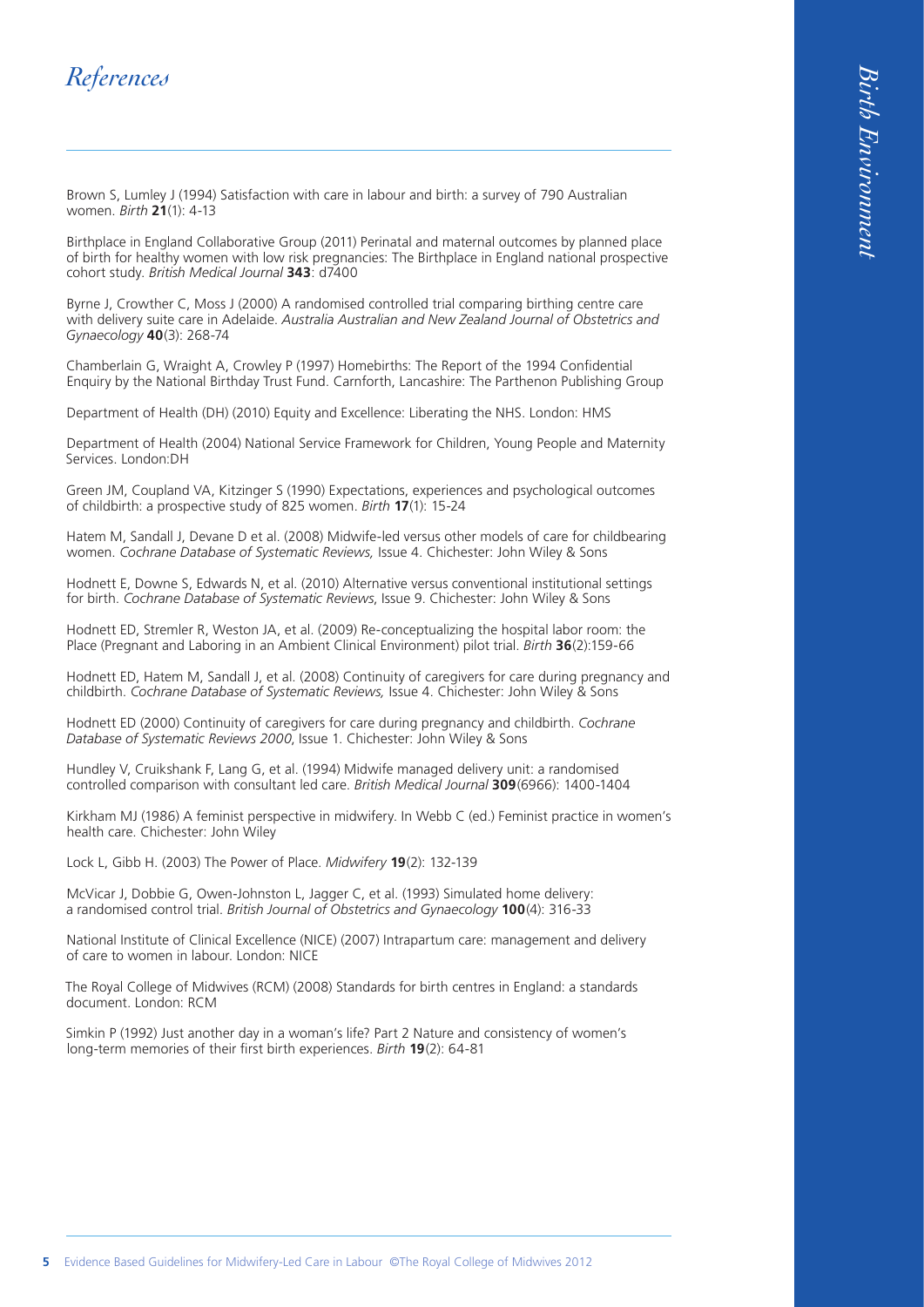Skibsted L, Lange A (1992) The need for pain relief in uncomplicated deliveries in an alternative birth center compared to an obstetric delivery ward. *Pain* **48**(2): 183-186

Steele R (1995) Midwifery Care in the First Stage of Labour: In: Alexander J, Levy V, Roch S (Eds.) Aspects of Midwifery Practice: a research based approach. Macmillan: Basingstoke

Stewart M, McCandlish R, Henderson C et al. (2005) Review of evidence about clinical, psychosocial and economic outcomes for women with straightforward pregnancies who planned to give birth in a midwife-led birth centre, and outcomes for their babies. Report of a structured review of birth centre outcomes. Oxford: National Perinatal Epidemiology Unit

Waldenstrom U, Nisson C, Winbladh B (1997) The Stockholm birth centre trial: maternal and infant outcome. *British Journal of Obstetrics and Gynaecology* **104**(4): 408-10

Walsh D. (2004) Birth centres unsafe for primigravidae. *British Journal of Midwifery* **12**(4): 206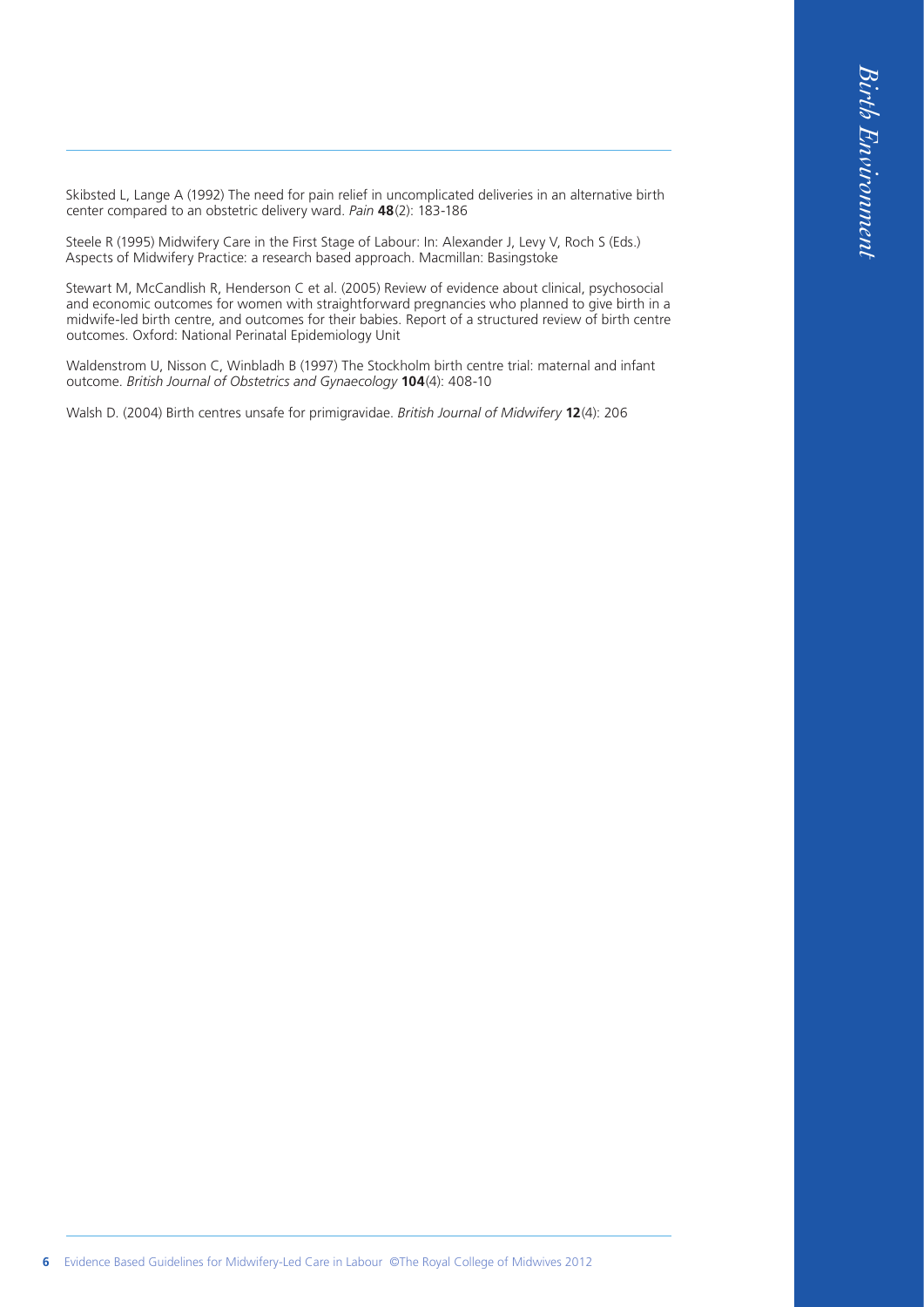This updated guideline was authored by:

Jane Munro, Quality and Audit Development Advisor, RCM, Mervi Jokinen, Practice and Standards Development Advisor, RCM

And peer reviewed by:

Dr Tracey Cooper, Consultant Midwife – Normal Midwifery, Lancashire Teaching Hospitals NHS Foundation Trust.

Dr Fiona Fairlie, Consultant Obstetrician and Gynaecologist, Sheffield Teaching Hospitals NHS Foundation Trust.

Anne-Marie Henshaw, Lecturer (Midwifery and Women's Health)/ Supervisor of Midwives, University of Leeds

Helen Shallow, Consultant Midwife & Head of Midwifery, Calderdale & Huddersfield NHS Foundation Trust.

The guidelines have been developed under the auspices of the RCM Guideline Advisory Group with final approval by the Director of Learning Research and Practice Development, Professional Midwifery Lead.

The guideline review process will commence in 2016 unless evidence requires earlier review.

© The Royal College of Midwives Trust 2012